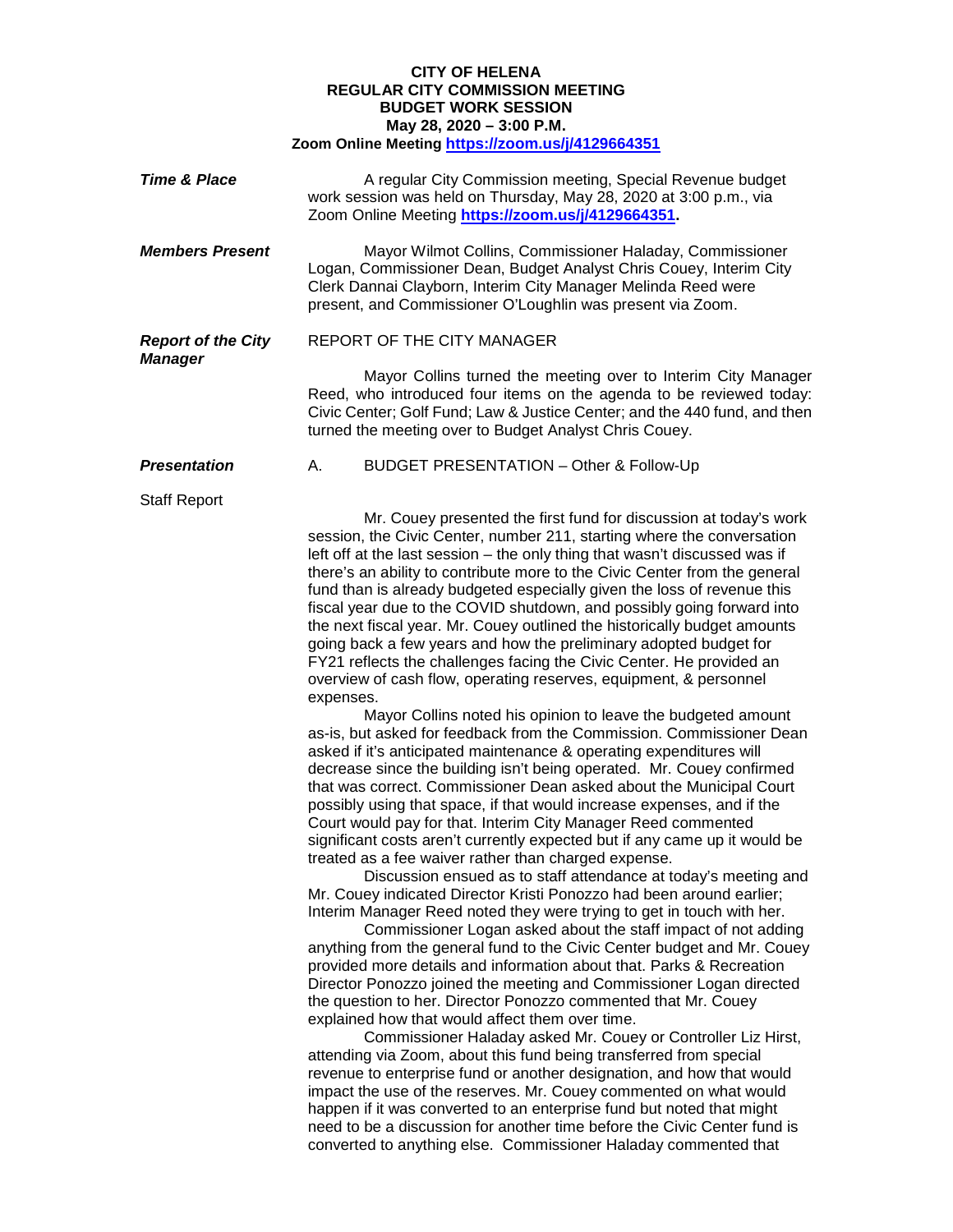long-term discussion needs to happen regarding this particular fund as it's anomalous.

Mayor Collins asked for Commission feedback on whether to leave the preliminary adopted budget as-is or to contribute more from the general fund. Commissioner Haladay indicated he was comfortable with the current budgeted number. Interim City Clerk Clayborn noted Commissioner O'Loughlin would join the work session shortly. Controller Hirst commented further about the fund classification and how that's impacted by general fund contributions.

Mr. Couey moved the discussion to the next fund, Golf Course, number 563, to be revisited; the main topic to be covered is the fact that it's budgeted to end up with a negative fund balance, and how to plan going forward to get them back to a positive balance. COVID hurt the Golf Course this spring and also impacted the restaurant. A question to be discussed is a possible general fund contribution to get the Golf Course out of the negative fund balance, have the general fund cover it at year end.

Director Ponozzo provided further commentary and background information about the Golf Course budget pre- and post-COVID and how revenues were impacted as well as historical information on previous years' transfers from the general fund. She noted for the last 1.5 years the challenge has been debt service taken on for the new restaurant, identified unique characteristics of this golf course compared to others, and stated in order to meet the challenge of revenue recovery for FY21 this fund may need to make significant cuts, i.e. reduced services and eliminating positions.

Mayor Collins asked about employee position cuts and how that would impact operations. Director Ponozzo provided further comments and explanation of that option.

Commissioner Logan commented on recent discussion at another Golf Course presentation and possible future revenue increases, COVID notwithstanding, and things were looking better. Director Ponozzo commented regarding that other presentation which was on the schedule for just before the shutdown; there's still too much uncertainty about FY21 to estimate revenue for the next year. Commissioner Logan asked if without a general fund contribution this fund will take significant cuts, and Director Ponozzo explained without a contribution this fund will be in the red \$450,000-500,000. Mr. Couey clarified the difference between the negative cash flow and the negative fund balance.

Commissioner Haladay asked what would happen if for the next three years the Golf Course continuously projects an increasing negative cash balance and if a general fund transfer would be necessary, and how that would work for audit purposes. Ms. Hirst explained auditors would recommend the City take steps to get the fund out of the red and how the general fund would have to cover the debt payment if the fund defaulted on the debt service, which would impact other departments. Commissioner Haladay asked about how soon the general fund subsidy would be needed if the Golf Course keeps going with negative projected balances for the next two fiscal years. Ms. Hirst commented about that question relative to financial stances and any audit questions and Commissioner Haladay asked further follow-up questions about making up the difference in revenues for accounting purposes.

Commissioner Dean asked about any feedback that's been received from the Golf Course Board. Director Ponozzo said the Board hasn't met for three months so they haven't had a full conversation about the budget yet.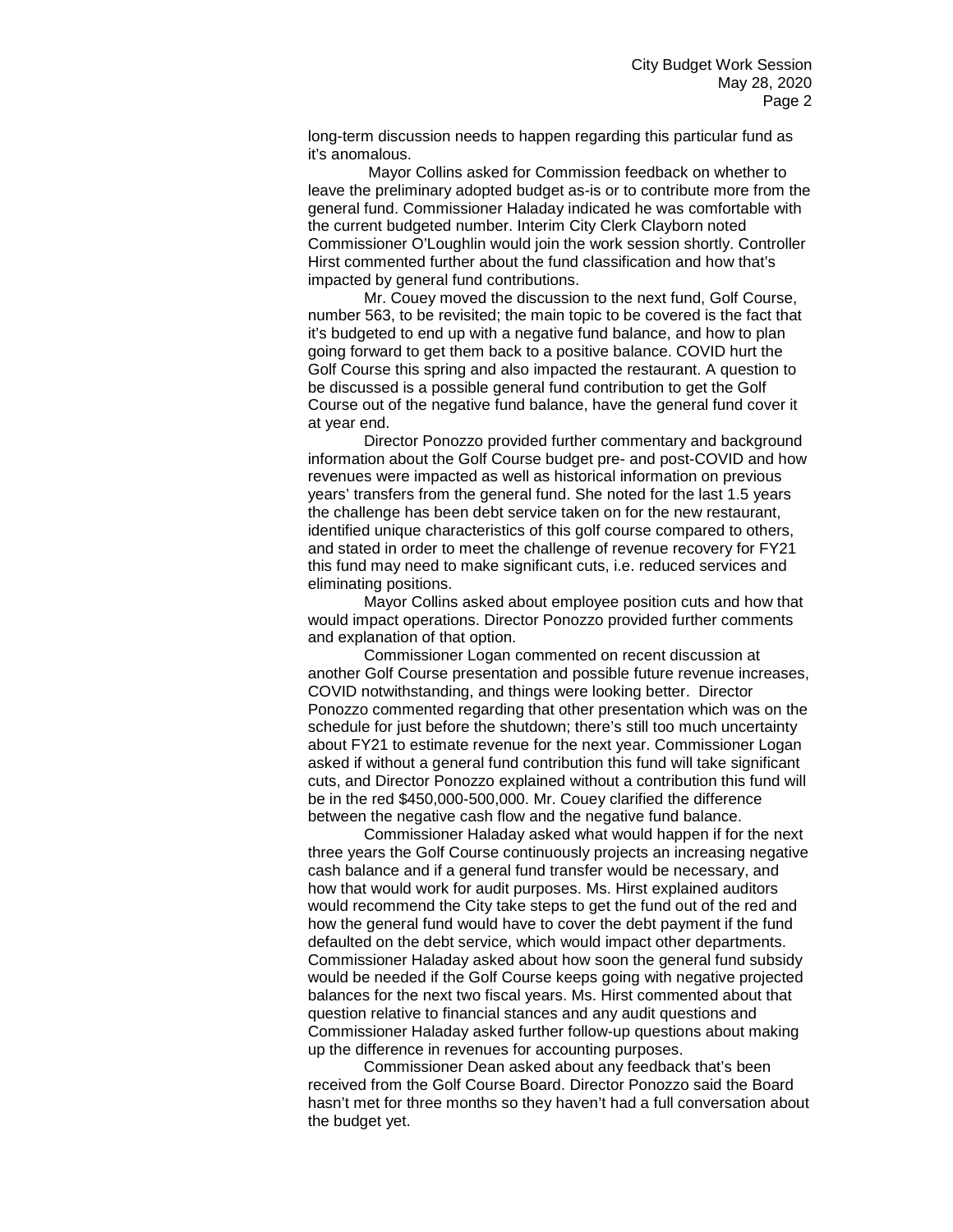Mayor Collins noted his opinion that this fund should be helped to get out of the red this fiscal year. Commissioner Dean asked for input from Commissioner O'Loughlin on any support from the federal government; Mayor Collins said the City shouldn't rely on possibly getting federal funding but take steps now to get the fund into a better position.

Commissioner Logan asked Mr. Couey for his thoughts on what a reasonable contribution would be. Mr. Couey explained what would need to be done to solve the problem for this year and next year before getting to FY22, keeping the fund above the zero line.

Commissioner Haladay indicated reluctant agreement with Mayor Collins' thoughts on helping the Golf Course fund with a general fund subsidy but was disappointed from a values standpoint since the general fund is meant to be used to support community needs and the Golf Course is low priority.

Commissioner Dean added her thoughts about this fund being something the community wants and that once there's a COVID vaccine and things can be more normal, people will still be there wanting to use the Golf Course. From a perspective of tourism and the state-wide reputation this Golf Course has, this budget assist is not unreasonable, since they're not trying to get people in to use it.

Commissioner Logan added his thoughts on the advisory board for the Golf Course that's very engaged and the bright future for this fund and indicated his support of a transfer of \$280,000.

Commissioner O'Loughlin expressed agreement with the Commission's reluctance to keep this fund at a negative cash balance two fiscal years in a row and that a transfer from the general fund is warranted, stating another area that could be looked at is golf fees and tiered rates that consider Helena residency. She commented her hope that this transfer from the general fund would be a one-time thing rather than a re-occurring transfer and that the Commission monitor the Golf Course fund closely in the next year.

Mayor Collins agreed that this fund should be put on the Commission's agenda for further discussion but in the meantime, they have provided their directive to Mr. Couey. Mr. Couey stated this should be viewed as a loan rather than a bailout and will need to be paid back in the future when things have stabilized. Commissioner Haladay expressed agreement with that approach.

Interim City Manager introduced a special guest from the BID/TPID who will make a brief presentation of their budget. Mr. Couey noted they had originally been scheduled for this meeting. The TPID will be presenting to their board in June. BID Executive Director Micky Zurcher briefly spoke about the BID's FY21 objectives, budget and project plans. Commissioner Haladay asked if the work plan could be emailed to the Commission and Ms. Zurcher said it had been sent but she can forward it again. Commissioner Dean asked a follow-up question regarding requested TIF funding and if any downtown businesses are eligible to apply for that; Ms. Zurcher said businesses have to be in the BID to be eligible, outlined the physical limit of the downtown BID area, and commented on the number of businesses that are part of Downtown Helena and the BID. Mayor Collins inquired about member businesses of the BID. Commissioner Haladay asked about the difference between Downtown Helena, Inc. and the BID and Ms. Zurcher stated his understanding was correct.

Andrea from the Helena Tourism Business Improvement District commented to clarify the difference between their assessment and the lodging tax, as well as different branches and brands of their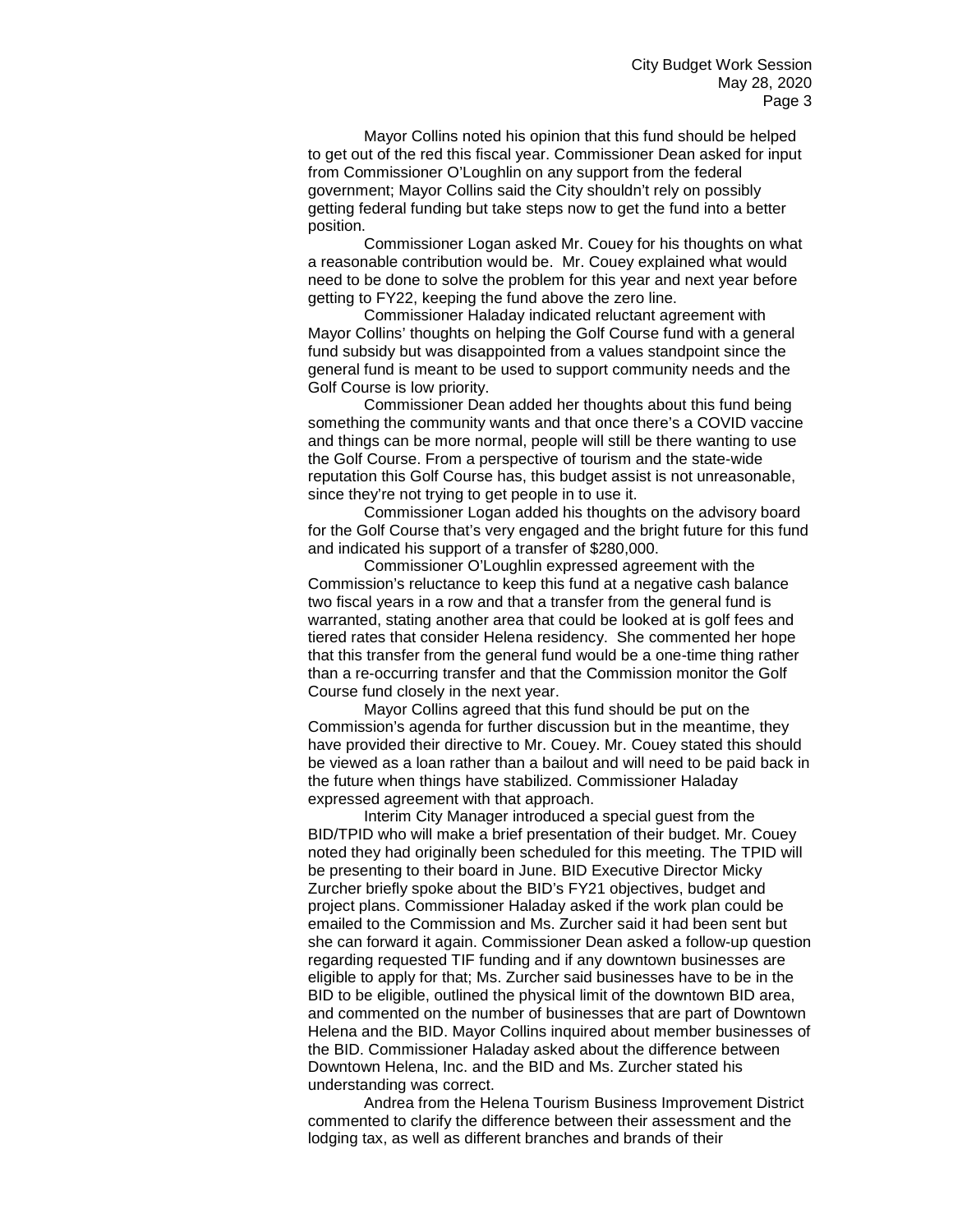organization and spoke to their mission; she presented highlights from their the work plan to the Commission especially in light of the COVID-19 pandemic. Commissioner Dean asked if their organization works with Glacier Conservancy or with Yellowstone to coordinate having people visit Helena in conjunction with park visits; Andrea indicated there'd be an interest in connecting with those groups about that. Mr. Couey asked for the total budget numbers for the year and those were provided.

Mr. Couey moved the discussion to the next fund, the Law & Justice Center; the main topic to be covered is to clarify what's being done, what is being paid for and who is paying for it. Mr. Couey elaborated on the original plan and costs for the L&JC/court remodel and commented on landlord and tenant costs to be covered by the City and the County. He further provided background information on the Intercap loan and the project plans, which are not terribly detailed at this point in the project. He addressed the different costs, adjustment to the Intercap loan amount, adjustment to rental rates for the building from where they're currently set. He presented the question to the Commission if that is the direction, they want to go rather than making any additional contribution from the City right away.

Commissioner O'Loughlin asked if the current Intercap loan of \$500,000 is reflected in increased rental rates and Mr. Couey explained that amount is reflected in the 1625. Commissioner O'Loughlin asked if the increases of 75 cents or a dollar in rent/square foot accurately reflects the \$500,000 loan and Mr. Couey said they did. Commissioner O'Loughlin asked if the loan reflects the building costs that were also in the previously discussed assessment; Mr. Couey explained the loan was a result of that assessment to cover that sort of renovation costs. Commissioner O'Loughlin asked for clarification on the remodel costs and what percentage of those are landlord versus tenant costs. Mr. Couey provided clarification about the court remodel costs being tenant costs for the City.

Commissioner Haladay asked if the general fund items that have already been discussed and sent to the Commission in the workbook reflect the increase in rental cost per square foot if the increased Intercap loan is taken. Mr. Couey provided comments and more background information about that looking at specific files and numbers in the new plan compared to the preliminary numbers and original plan. This has not yet been updated for the police fund, but their preliminary numbers shouldn't change due to the remodel costs for FY21.

Commissioner Dean asked about increased costs for FY22 and Mr. Couey said in the long run it's all general fund money for the court and the police. Commissioner Dean expressed appreciation to the approach of doing things right the first time and commented on the need to determine how to best work cooperatively with the County.

Commissioner Haladay asked Mr. Burke about capital schedules for the next few years on things that will be needed but aren't reflected in any contingency funds and asked if there's any idea now what those might be and their possible costs. Mr. Burke explained how his department is working in-house to keep those costs down using the rest of the Intercap loan since it would be more expensive to go off the assessment. He commented he hasn't heard anything yet about future needs/costs for the building; costs could be kept down if the type of occupancy stays the same.

Commissioner O'Loughlin asked about the spreadsheet showing the court remodel with atrium versus court remodel pillar only costs and how that's different from the original estimates of mechanical costs, and if a summary could be provided of landlord-associated mechanical costs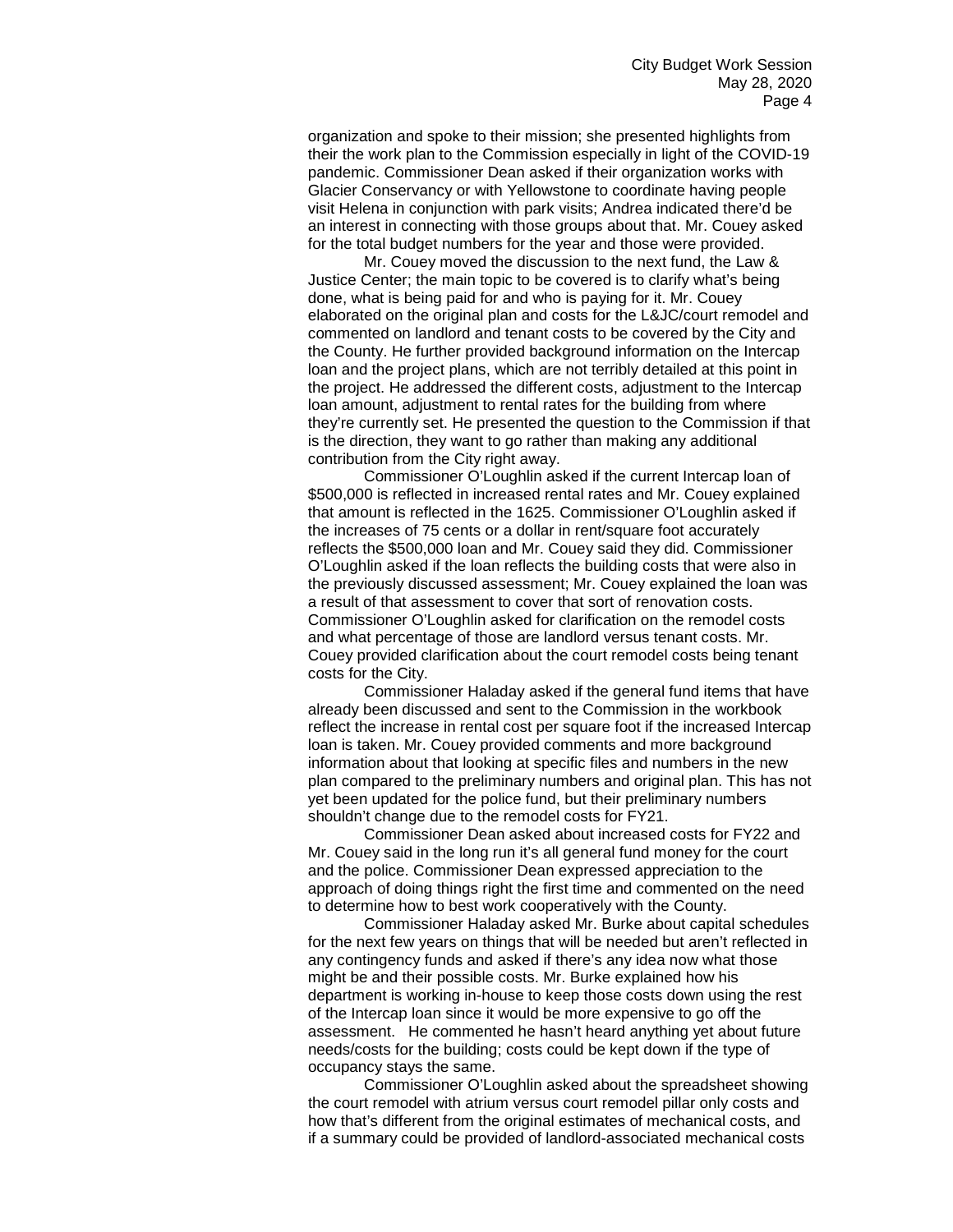with the atrium remodel that aren't shown in the pillar-only estimate. Mr. Burke referred to the MEP assessment and provided further about those costs especially regarding HVAC work in the atrium. Commissioner O'Loughlin commented about landlord costs apparently being lower but the tenant costs being significantly more than what was previously discussed and this needs to be recognized in light of potentially large future capital expenditures.

Mr. Couey moved the discussion to the General Fund, number 100 to be revisited; the main topic to be covered is whether or not to contribute to the 440 fund He provided an update on specific numbers for FY21 and where things have been updated as far as revenues and cash flow and reserves, which is where any contribution to the 440 would come from.

Commissioner Dean asked about the increase in personnel expenditures and Mr. Couey clarified how part of that is savings and what's the actual budget number.

Commissioner Haladay noted his support of contributing \$450,000-\$500,000 to the 440 fund. Commissioner O'Loughlin expressed support for a contribution at that level. Commissioner Dean asked if there'd be any significant impact doing \$450,000 versus \$500,00 and what would Mr. Couey's preference be. Mr. Couey said there's not much of a significant difference but \$500,000 would probably be better. Mayor Collins confirmed there was a consensus to do the contribution of \$500,000.

Commissioner O'Loughlin asked a follow-up question about personnel expenses from steps and the cost of living adjustments and Mr. Couey provided more clarification on the numbers.

Mayor Collins asked if there was going to be a discussion on golf/park fees and the tiered rates for City versus non-City residence and the consensus was that was already done, but Commissioner O'Loughlin's suggestion of a more detailed discussion was an action item to take in the future.

Commissioner Haladay asked about the general fund, personnel services and commented about the historic change between the adopted and the projected budgets – those numbers always end up high since they're projected based on all positions being filled.

Mayor Collins opened the floor for public comment. Interim City Clerk Clayborn noted no comments had been received.

*Adjournment* There being no further business to come before the City Commission, the meeting adjourned at 4:57 p.m.

**/S/ WILMOT COLLINS**

MAYOR

ATTEST:

**/S/ DANNAI CLAYBORN**

CLERK OF THE CITY COMMISSION